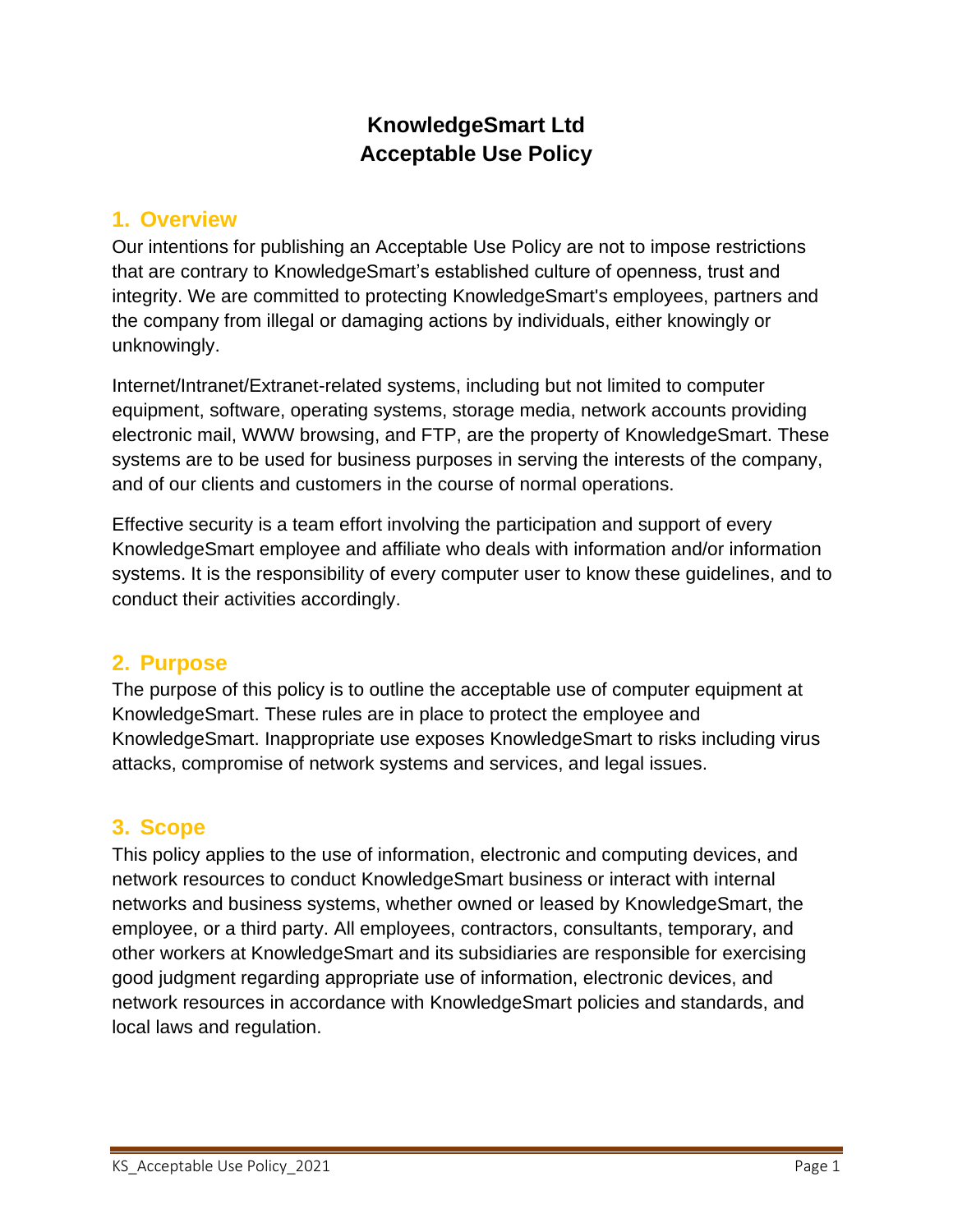This policy applies to employees, contractors, consultants, temporaries, and other workers at KnowledgeSmart, including all personnel affiliated with third parties. This policy applies to all equipment that is owned or leased by KnowledgeSmart.

# **4. Policy**

## **4.1 General Use and Ownership**

- 4.1.1 KnowledgeSmart proprietary information stored on electronic and computing devices whether owned or leased by KnowledgeSmart, the employee or a third party, remains the sole property of KnowledgeSmart. You must ensure through legal or technical means that proprietary information is protected in accordance with the *Data Protection Standard.*
- 4.1.2 You have a responsibility to promptly report the theft, loss or unauthorized disclosure of KnowledgeSmart proprietary information.
- 4.1.3 You may access, use or share KnowledgeSmart proprietary information only to the extent it is authorized and necessary to fulfill your assigned job duties.
- 4.1.4 Employees are responsible for exercising good judgment regarding the reasonableness of personal use. Individual departments are responsible for creating guidelines concerning personal use of Internet/Intranet/Extranet systems. In the absence of such policies, employees should be guided by departmental policies on personal use, and if there is any uncertainty, employees should consult their supervisor or manager.
- 4.1.5 For security and network maintenance purposes, authorized individuals within KnowledgeSmart may monitor equipment, systems and network traffic at any time.
- 4.1.6 KnowledgeSmart reserves the right to audit networks and systems on a periodic basis to ensure compliance with this policy.

## **4.2 Security and Proprietary Information**

- 4.2.1 System level and user level passwords must comply with our password policy. Providing access to another individual, either deliberately or through failure to secure its access, is prohibited.
- 4.2.2 All computing devices must be secured with a password-protected screensaver with the automatic activation feature set to 10 minutes or less. You must lock the screen or log off when the device is unattended.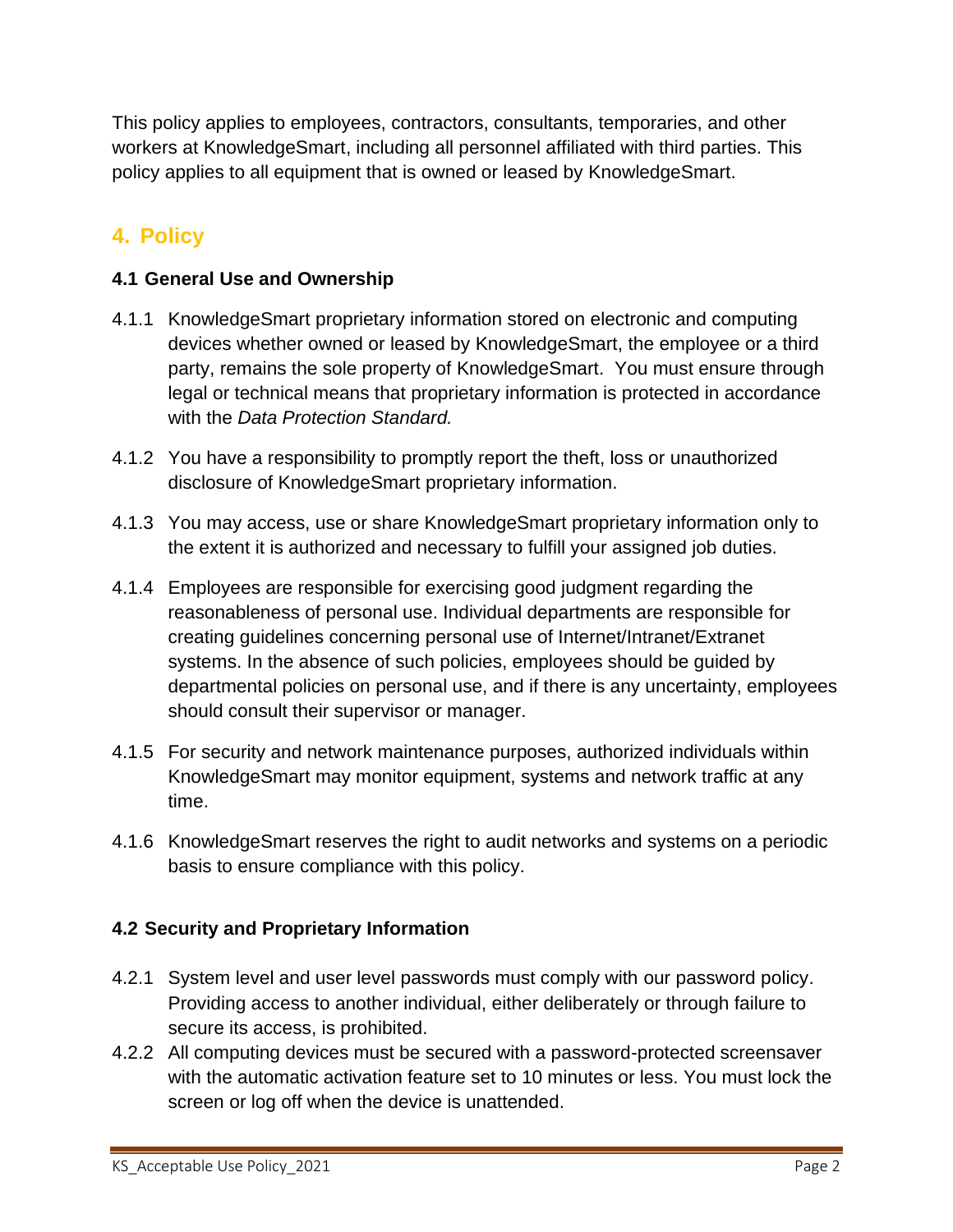- 4.2.3 Postings by employees from a KnowledgeSmart email address to newsgroups should contain a disclaimer stating that the opinions expressed are strictly their own and not necessarily those of KnowledgeSmart, unless posting is in the course of business duties.
- 4.2.4 Employees must use extreme caution when opening e-mail attachments received from unknown senders, which may contain malware.

## **4.3 Unacceptable Use**

The following activities are, in general, prohibited. Employees may be exempted from these restrictions during the course of their legitimate job responsibilities (e.g. systems administration staff may have a need to disable the network access of a host if that host is disrupting production services).

Under no circumstances is an employee of KnowledgeSmart authorized to engage in any activity that is illegal under local, state, federal or international law while utilizing KnowledgeSmart-owned resources.

The lists below are by no means exhaustive, but attempt to provide a framework for activities which fall into the category of unacceptable use.

#### 4.3.1 System and Network Activities

The following activities are strictly prohibited, with no exceptions:

- 1. Violations of the rights of any person or company protected by copyright, trade secret, patent or other intellectual property, or similar laws or regulations, including, but not limited to, the installation or distribution of "pirated" or other software products that are not appropriately licensed for use by KnowledgeSmart.
- 2. Unauthorized copying of copyrighted material including, but not limited to, digitization and distribution of photographs from magazines, books or other copyrighted sources, copyrighted music, and the installation of any copyrighted software for which KnowledgeSmart or the end user does not have an active license is strictly prohibited.
- 3. Accessing data, a server or an account for any purpose other than conducting KnowledgeSmart business, even if you have authorized access, is prohibited.
- 4. Exporting software, technical information, encryption software or technology, in violation of international or regional export control laws, is illegal. The appropriate management should be consulted prior to export of any material that is in question.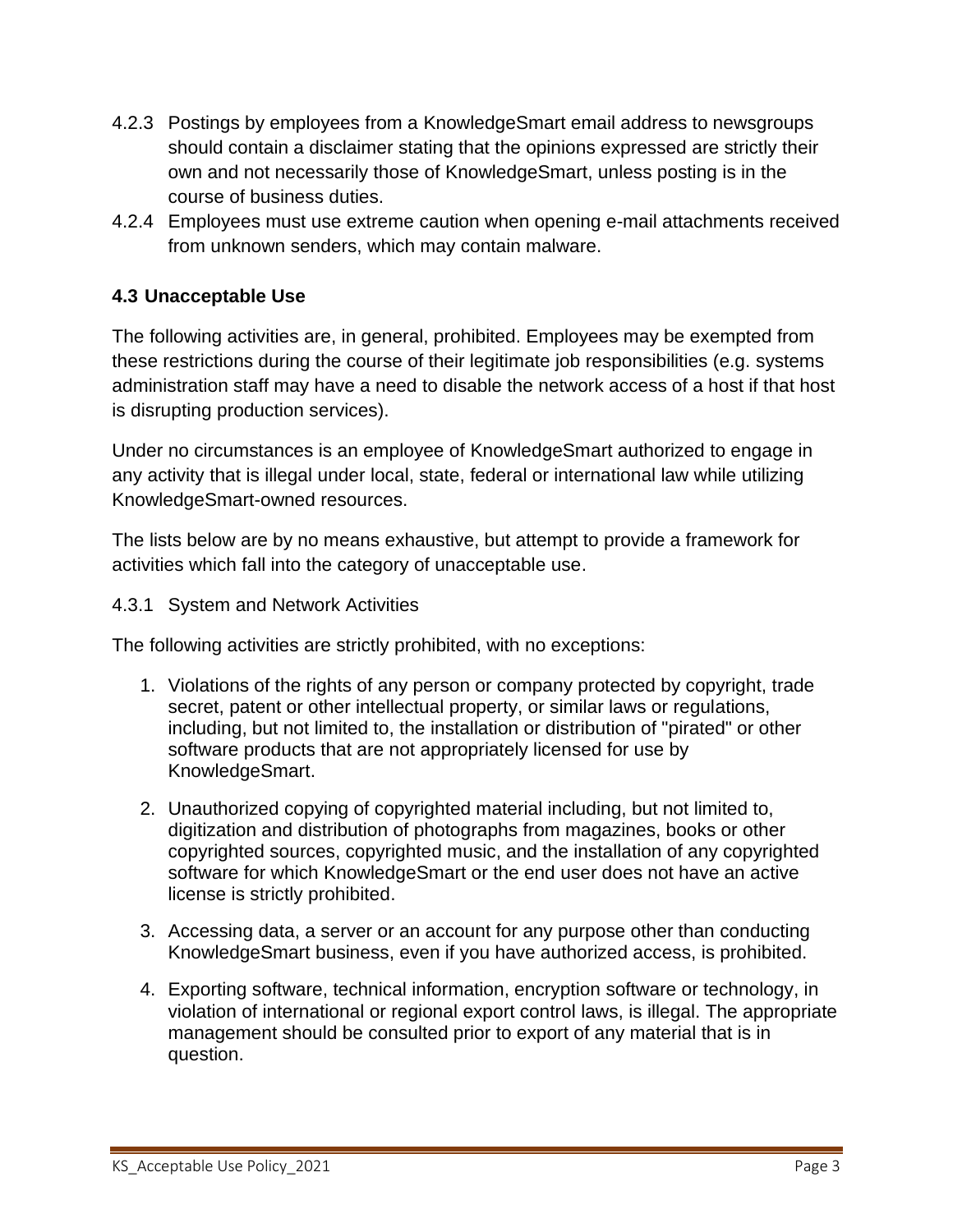- 5. Introduction of malicious programs into the network or server (e.g. viruses, worms, Trojan horses, e-mail bombs, etc.).
- 6. Revealing your account password to others or allowing use of your account by others. This includes family and other household members when work is being done at home.
- 7. Using a KnowledgeSmart computing asset to actively engage in procuring or transmitting material that is in violation of sexual harassment or hostile workplace laws in the user's local jurisdiction.
- 8. Making fraudulent offers of products, items, or services originating from any KnowledgeSmart account.
- 9. Making statements about warranty, expressly or implied, unless it is a part of normal job duties.
- 10.Effecting security breaches or disruptions of network communication. Security breaches include, but are not limited to, accessing data of which the employee is not an intended recipient or logging into a server or account that the employee is not expressly authorized to access, unless these duties are within the scope of regular duties. For purposes of this section, "disruption" includes, but is not limited to, network sniffing, pinged floods, packet spoofing, denial of service, and forged routing information for malicious purposes.
- 11.Port scanning or security scanning is expressly prohibited unless prior notification to KnowledgeSmart is made.
- 12.Executing any form of network monitoring which will intercept data not intended for the employee's host, unless this activity is a part of the employee's normal job/duty.
- 13.Circumventing user authentication or security of any host, network or account.
- 14.Interfering with or denying service to any user other than the employee's host (for example, denial of service attack).
- 15.Using any program/script/command, or sending messages of any kind, with the intent to interfere with, or disable, a user's terminal session, via any means, locally or via the Internet/Intranet/Extranet.
- 16.Providing information about, or lists of, KnowledgeSmart employees to parties outside KnowledgeSmart.

## 4.3.2 Email and Communication Activities

When using company resources to access and use the Internet, users must realize they represent the company. Whenever employees state an affiliation to the company, they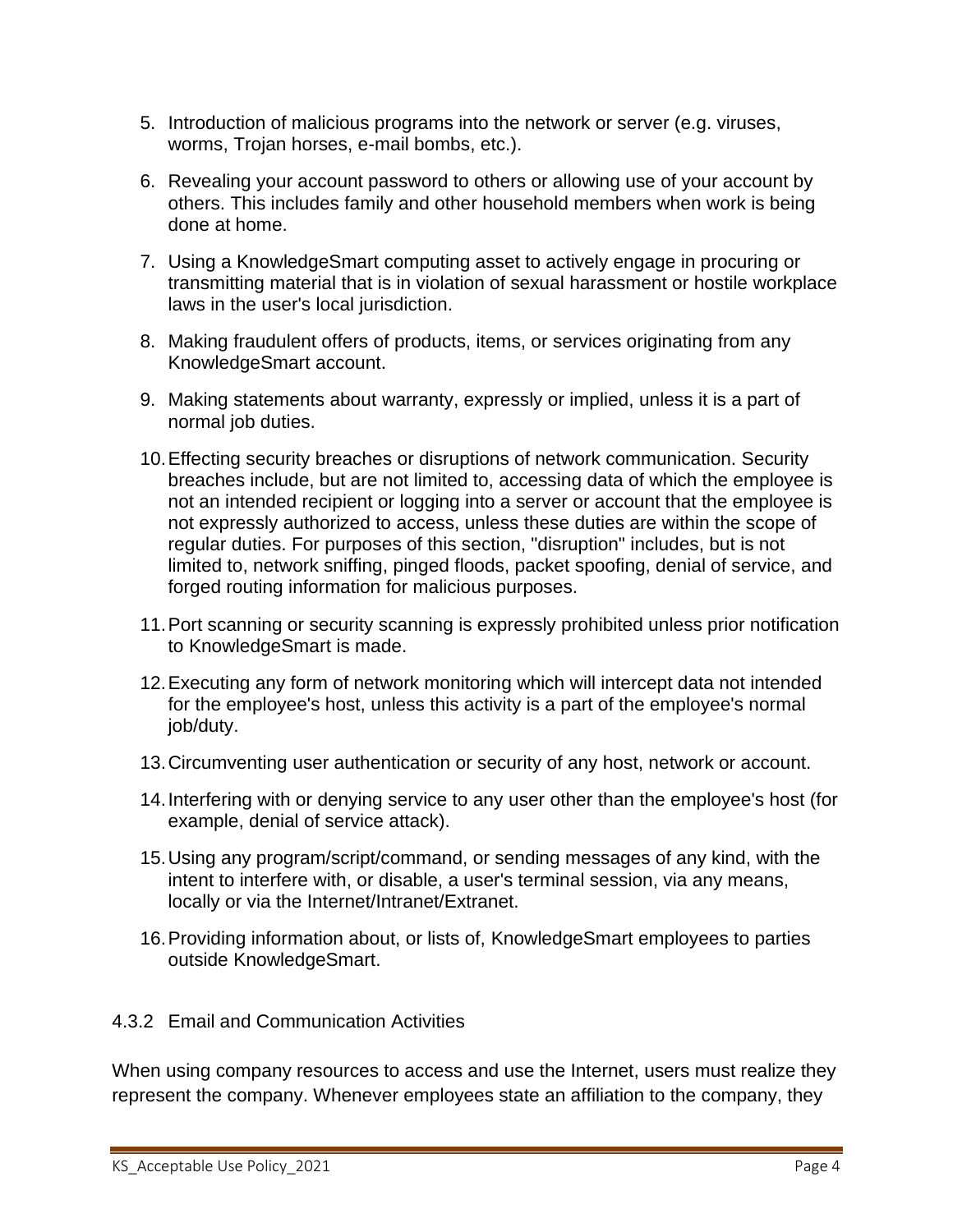must also clearly indicate that "the opinions expressed are my own and not necessarily those of the company". Questions may be addressed to the IT Department.

- 1. Sending unsolicited email messages, including the sending of "junk mail" or other advertising material to individuals who did not specifically request such material (email spam).
- 2. Any form of harassment via email, telephone or paging, whether through language, frequency, or size of messages.
- 3. Unauthorized use, or forging, of email header information.
- 4. Solicitation of email for any other email address, other than that of the poster's account, with the intent to harass or to collect replies.
- 5. Use of unsolicited email originating from within KnowledgeSmart's networks of other Internet/Intranet/Extranet service providers on behalf of, or to advertise, any service hosted by KnowledgeSmart or connected via KnowledgeSmart's network.
- 6. Posting the same or similar non-business-related messages to large numbers of Usenet newsgroups (newsgroup spam).

### 4.3.3 Blogging and Social Media

- 1. Blogging by employees, whether using KnowledgeSmart's property and systems or personal computer systems, is also subject to the terms and restrictions set forth in this Policy. Limited and occasional use of KnowledgeSmart's systems to engage in blogging is acceptable, provided that it is done in a professional and responsible manner, does not otherwise violate KnowledgeSmart's policy, is not detrimental to KnowledgeSmart's best interests, and does not interfere with an employee's regular work duties. Blogging from KnowledgeSmart's systems is also subject to monitoring.
- 2. KnowledgeSmart's Confidential Information policy also applies to blogging. As such, Employees are prohibited from revealing any confidential or proprietary information, trade secrets or any other material covered by KnowledgeSmart's Confidential Information policy when engaged in blogging.
- 3. Employees shall not engage in any blogging that may harm or tarnish the image, reputation and/or goodwill of KnowledgeSmart and/or any of its employees. Employees are also prohibited from making any discriminatory, disparaging, defamatory or harassing comments when blogging.
- 4. Employees may also not attribute personal statements, opinions or beliefs to KnowledgeSmart when engaged in blogging. If an employee is expressing his or her beliefs and/or opinions in blogs, the employee may not, expressly or